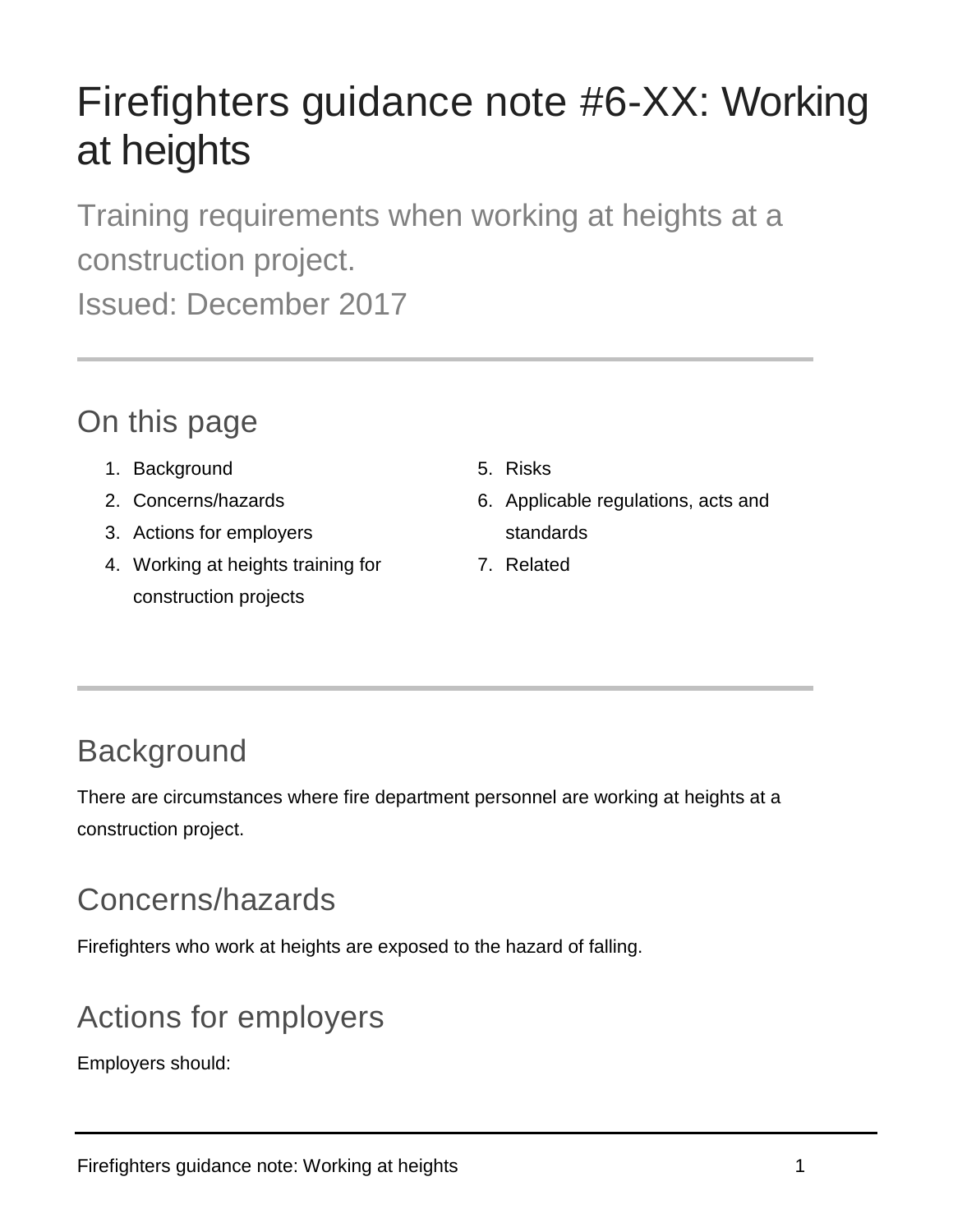- establish procedures to protect firefighters from the hazard of falls
- develop standard operating procedures/operating guidelines that address worker training, including who needs to take the ministry's Working at Heights training program

#### Working at heights training for construction projects

If a firefighter on a construction project performing work **will be exposed to the hazard of falling and is required by regulation to use certain types of fall protection**, the firefighter must complete a working at heights training program approved by the Ministry of Labour's Chief Prevention Officer.

You can find out more about [working at heights training](https://www.labour.gov.on.ca/english/hs/topics/heights.php) on the Ministry of Labour website.

#### Risks

There are times when fire personnel may be working at heights.

Examples of job functions which may involve working at heights, include:

- fire prevention
- *inspection*
- **investigation**
- pre-planning

Examples of situations which may involve working at heights, include:

- temporary structures/scaffolds
- unguarded openings or edges in the structure floor/roof
- unstable/unfinished work surfaces

Knowledge of major or unique construction projects in the community may assist firefighters in identifying unique situations that they may encounter and increase their situational awareness.

#### Applicable regulations, acts and standards

Read: